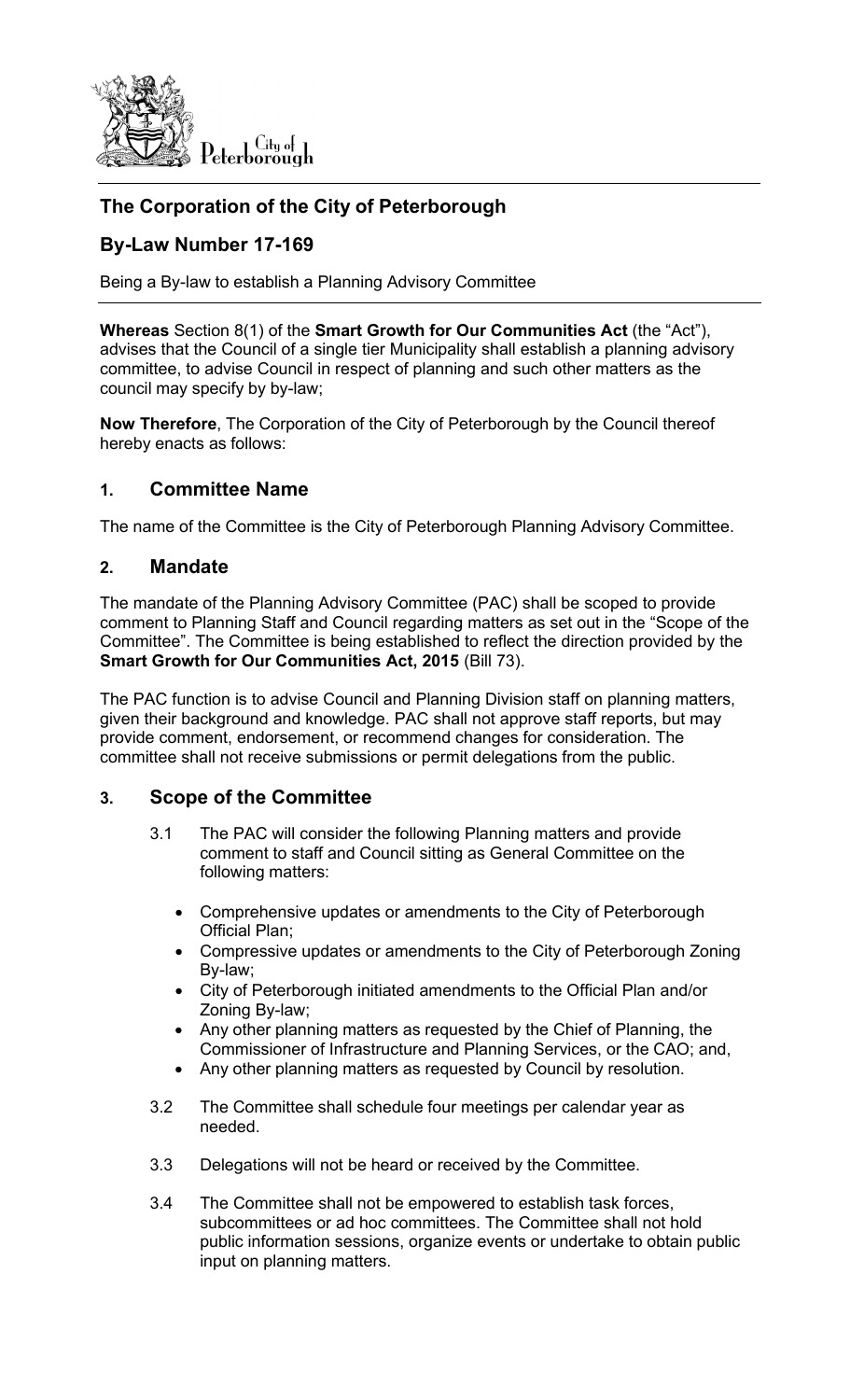- 3.5 Committee members cannot be employed by the City of Peterborough, or related by blood or marriage to members of Council.
- 3.6 The PAC members must exercise a Duty of Loyalty and Duty of Care by identifying and/or avoiding potential conflicts of pecuniary interest in compliance with the **Municipal Act, 2001;** by taking responsible action in good faith and in the best interests of the Corporation; and otherwise acting in an ethical manner.
- 3.7 No member shall use offensive words or unparliamentary language in or against the PAC, any member of PAC, or Council.

## **4. Term of Appointment**

Members of PAC shall be appointed for the term of Council and shall remain in place until the appointment of new members.

#### **5. Composition**

The Committee shall be composed of four (4) citizen members and one (1) council member. Citizen members shall have experience and expertise in areas such as transportation, business, natural heritage and land use planning. Members of the citizen PAC will be selected to ensure that a broad range of skills are represented. The citizen members shall be recruited by way of newspaper advertisements, interviewed and recommended by the Citizen Appointment Selection Committee and approved by Council. Committee members must be residents of, or owners of, property in the City of Peterborough.

## **6. Committee Chair and Vice Chair**

The Chair and Vice Chair of the PAC shall be elected by the membership at the first meeting.

- 6.1 It is the duty of the Chair to call each meeting to order.
- 6.2 It shall be the duty of the Chair to enforce, on all occasions, the observance of order and decorum of members.
- 6.3 No member shall disobey the decision of the Chair on questions of order or practice and where a member persists in any disobedience, after having been called to order by the Chair, the Chair may order that such member leave his/her seat for the duration of the meeting.
- 6.4 Every member prior to speaking must address the Chair. The Chair shall recognize the members in the order they indicate their desire to speak.
- 6.5 The Chair shall ensure that the City's Procedure By-law is adhered to.

#### **7. Role of City Staff**

- 7.1 The Chief of Planning, or his/her designate, shall coordinate staff and divisional interactions with the PAC.
- 7.2 The Chief of Planning shall determine the items on the agenda for the PAC's review and comment.
- 7.3 The Chief of Planning shall ensure that the position/comment of PAC, on the issues brought before them, is provided to Council for their consideration.